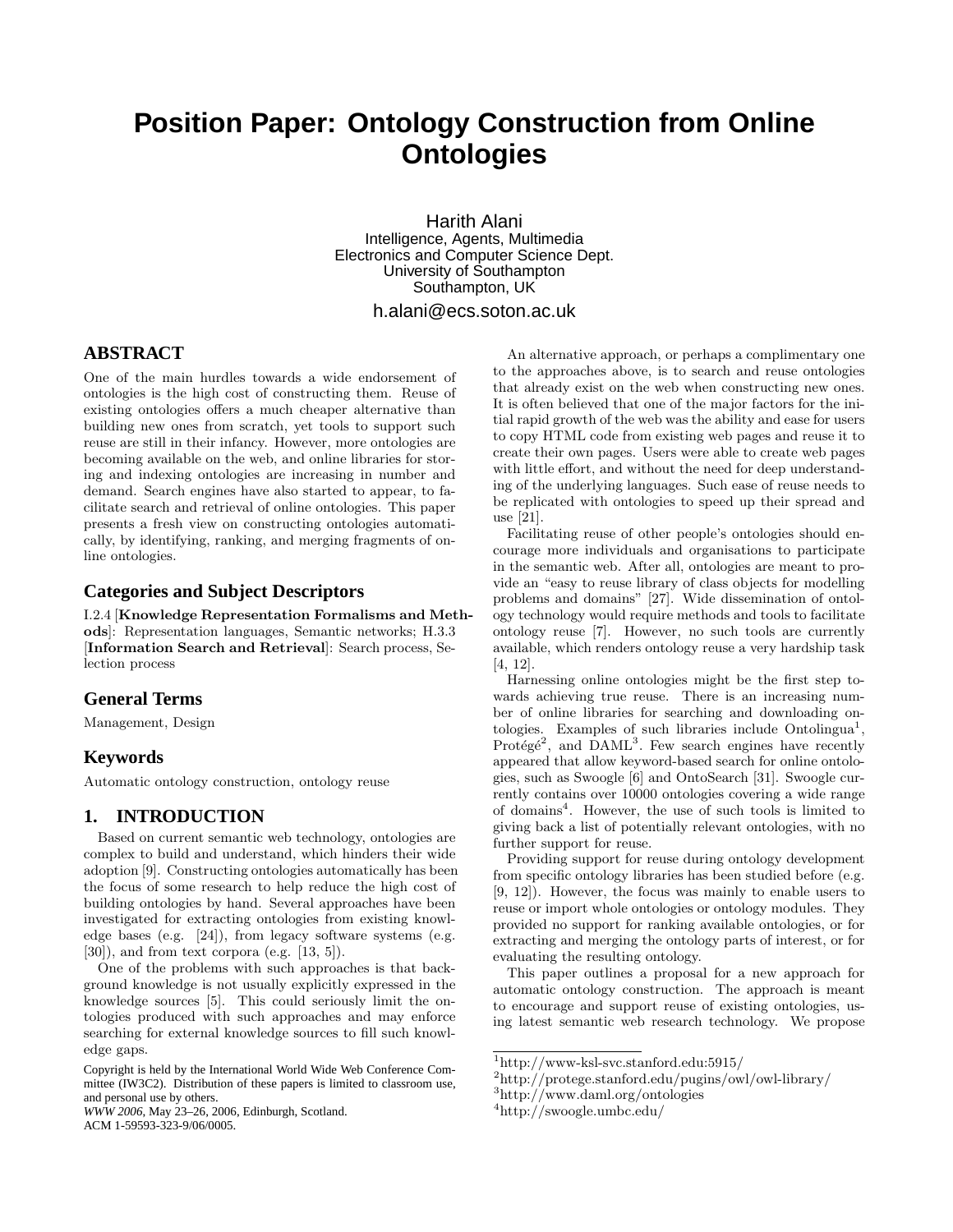to build a system that searches online ontologies for representations of certain concepts, ranks the retrieved ontologies according to some criteria, then extract the relevant parts of the top ranked ontologies, and merge those parts to acquire the richest domain representation as possible.

We believe that by relying on existing ontologies we can avoid the problems stated in [5], and bootstrap the process of ontology building by reusing existing ontology fragments.

# **2. SCENARIO**

To help explaining how our suggested system might work, consider the following scenario.

Imagine there is a knowledge engineer who is in need of an ontology representing the academic domain. The ontology is to be used for creating a knowledge-base to hold information on staff, projects, conferences, publications, etc. There are many ontologies online that covers various portions of this domain. It would certainly be beneficial if the engineer can quickly and efficiently reuse some of these third-party ontologies, to at least bootstrap the ontology construction task.

One of the recommended first steps towards building an ontology is to write down a list of terms to represent in the ontology [23, 27, 17]. This helps scoping the domain, reaching agreement, and building the class hierarchy. Lets assume that one of the terms that our knowledge engineer wrote was "Conference". There could be many ontologies out there that covers this concept to some extent, that our engineer is not aware of. It might speed up his task if some existing representations can be easily gathered and represented to him to accept, modify, or at least learn from.

At the time of writing, when **searching for owl ontologies** on the term "Conference" in Swoogle [6], a list of 34 ontologies was returned. Our system could analyse these ontologies to acquire as much representational knowledge as possible about the given term. In some cases, if there are too many ontologies to analyse (such as in our example) then the system could greatly benefit from an **ontology ranking** service that can order the ontologies according to some criteria. The system could be set to only analyse and reuse, say, the top five ontologies from the ranked list, but of course such threshold can be modified based on what has been found.

Now the system could commence its analyses of the top ranked ontologies, starting with rank number 1. Based on the size and scope of that ontology, the system may decide to take the ontology as a whole, or only take the section that describes "Conference". To achieve the latter, the system will need to use an **ontology segmentation** service to extract the required section from the ontology. In our case, the first ontology on Swoogle's results list is *conference.owl*<sup>5</sup>. This ontology comprises of only one class "Conference" and a number of datatype properties, such as *title*,  $paperDueOn$ , startDate, etc. (figure 1).

Even though the above owl file does represent the concept "Conference", but it might not be sufficient, in terms of coverage, detail, etc. However, many other ontologies were found by the search engine when searching for this concept. Our system could start analysing some of those ontologies to enrich our first ontology with more knowledge. For example,



**Figure 1: The whole ontology of conference.owl**

the second ontology found by Swoogle was  $web04 photo.owl<sup>6</sup>$ . A section of this ontology is shown in figure 2. The class "Conference" in this ontology has more detail than in conference.owl. For example, we now have a superclass  $(Event)$ , some siblings (e.g. Workshop, Presentation, etc.), and new properties (e.g. subEventOf, hasSubEvent, hasOrganizer, etc.). However, note that this ontology does not have all the properties found in conference.owl.



**Figure 2: www04photo.owl**

Next, the system will need to **compare the two ontologies** (or segments of ontologies) to find any additional representations that can be **merged** into the first ontology. This may result in the creation of new classes and properties in the first ontology to cover these additional knowledge representations.

By iterating the above comparison and merging processes for some of the top ranked ontologies, an ontology might be produced that is perhaps richer and more detailed than any of the already existing ontologies. When the process ends, the resulting ontology can be presented to the knowledge engineer to study and modify or even correct as required.

#### **3. ARCHITECTURE**

The system we are planning to build combines many of the hot topics in current semantic web research, such as ontology ranking  $[1, 6, 20]$ , segmentation  $[25, 14, 22]$ , mapping and merging [11, 8], and automatic evaluation [28]. Figure 3 shows the envisaged architecture of this system. The processes required by this system are briefly described below.

<sup>5</sup>http://ebiquity.umbc.edu/ontology/conference.owl

<sup>6</sup>http://www.mindswap.org/∼golbeck/web/www04photo.owl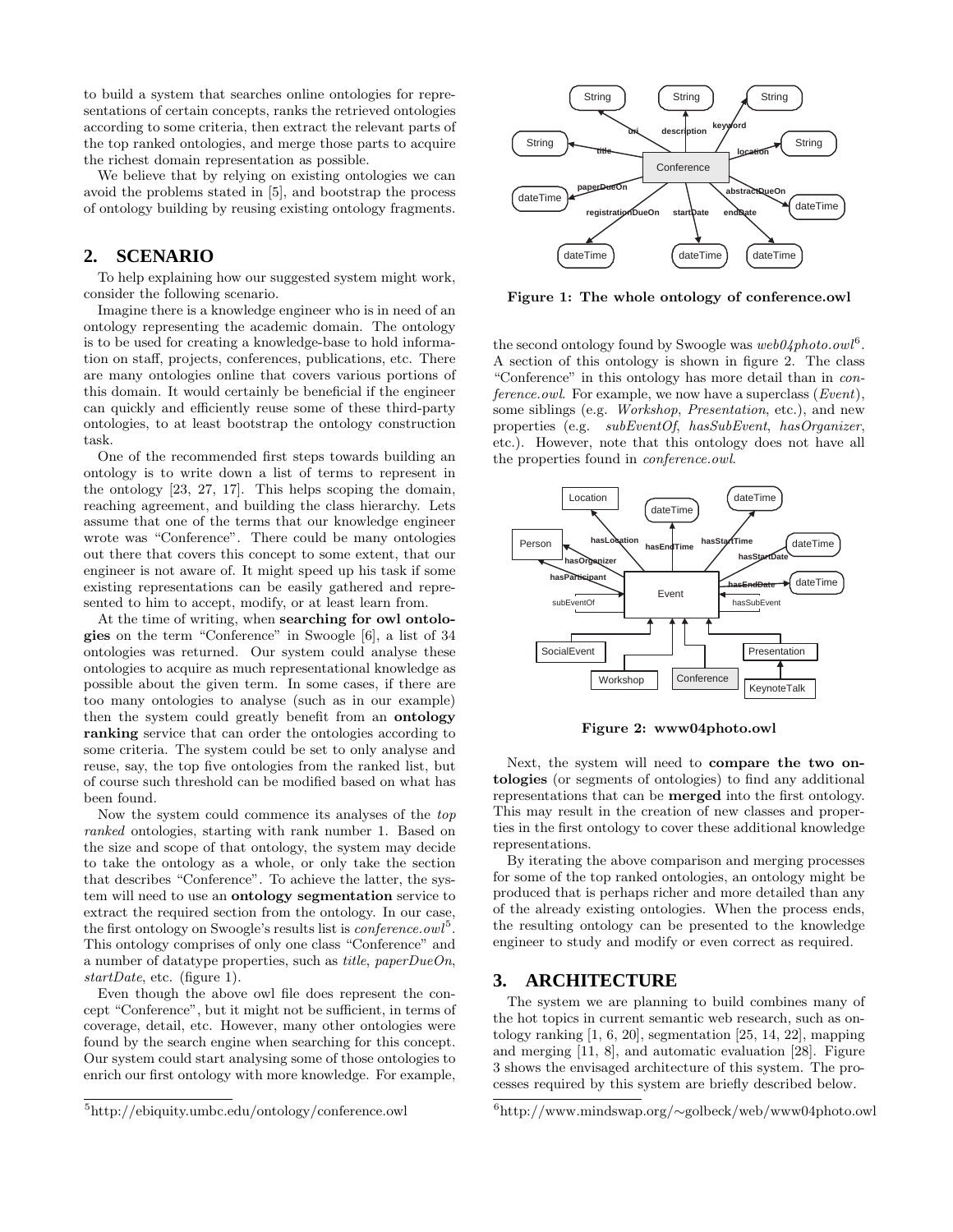

**Figure 3: System architecture.**

#### **3.1 System Processes**

The process of reusing online ontologies to construct new ontologies should include the following steps:

- 1. **Search for Ontologies:** First step is to find some potentially relevant ontologies to reuse. This may be done by searching for specific keywords (as in Swoogle[6]) or perhaps using a more complex query mechanism (eg metadata search [12], structure-based queries, query expansion techniques, etc). This process should produce a list of ontology URIs that are potentially relevant to the user's needs.
- 2. **Ontology Ranking:** As shown in section 2, a search for ontologies may return too many hits. To enable the system to start with the best ontology, the returned list of ontologies must be ranked according to, for example, how well they represent the concepts in the search query [1], how the ontologies have been rated by users [26], or how well they meet the requirements of certain evaluation tests (e.g. OntoClean [10]). The outcome of this process will be a ranked list of ontologies for the system to analyse and reuse.
- 3. **Ontology Segmentation:** Depending on the size of the ontology that is being analysed for reuse, and on the desired scope for the final ontology, the system may deploy some tools to extract only certain parts of the ontology in hand. This could be necessary to limit the size and domain of the resulting ontology to only what the user is interested in. Users can be given some control on the level of generosity of the segmentation methods.

Several approaches for segmenting ontologies have been investigated and covered in the literature. The type of segmentation required by our proposed system could be very simplistic, such as the spreading activationbased extraction discussed in [19], which cuts an ontology view to a fixed graph length around a selected concept. More complex approaches that take the ontology structure into account can also be deployed, such as those discussed in [3, 22]. Other approaches on ontology segmentation include the use of classical clustering algorithms to break an ontology into a fixed number of parts [25], the use of queries to create specific ontology views [29, 14], and the segmentation of an ontology based on analysing its applications' queries [2].

4. **Ontology Mapping and Merging:** Once ontology segments are obtained, the system will need to compare and merge these segments to gather more domain representation for the concepts in question. This needs to be handled carefully to avoid overwhelming the user with oversized representations.

Ontology mapping and merging are hot topics in AI research, aiming to bridge the communication gap between applications that rely on different, but overlapping, knowledge representations. A number of tools have been developed to map and/or merge ontologies semi-automatically, where the system compares the given ontologies and reports back to the user some mapping suggestions. Examples of such systems are the PROMPT Suite [18] which is integrated into the Protégé ontology editor [16] and Chimeara [15], which was built on Ontolingua [9].

5. **Ontology Evaluation:** The system may need to evaluate the ontology that it constructed from fragments taken from other ontologies, to make sure that the resulting ontology meets some minimum quality checks. The evaluation process may help the system to, for example, resolve some inconsistencies, identify semantic gaps which needs to be filled, etc. OntoClean is a well known methodology for evaluating ontologies based on meta-property tags [10]. The tagging process can be too costly if performed manually, but some attempts to automate it are already under way [28].

The user may want to repeat the steps above to search for additional concepts, or to rerun the process using different thresholds (e.g. analyse more ontologies, use larger segments) then merge the resulting ontology with the one that the system produced so far.

# **4. CHALLENGES**

The system described in this paper will definitely be a challenge to build and run successfully. Most of the processes this system builds on (section 3.1) are dependent on semantic web technologies that are still rather immature and far from perfect. However, technologies can only mature once they are applied to practical and real world tests, which is what this system is hoping to provide. Bringing all these technologies together and integrating them to form a single production line, is one of the indirect aims of this proposed system.

Apart from the well known challenges of searching, ranking, segmentation, merging, and evaluation of ontologies,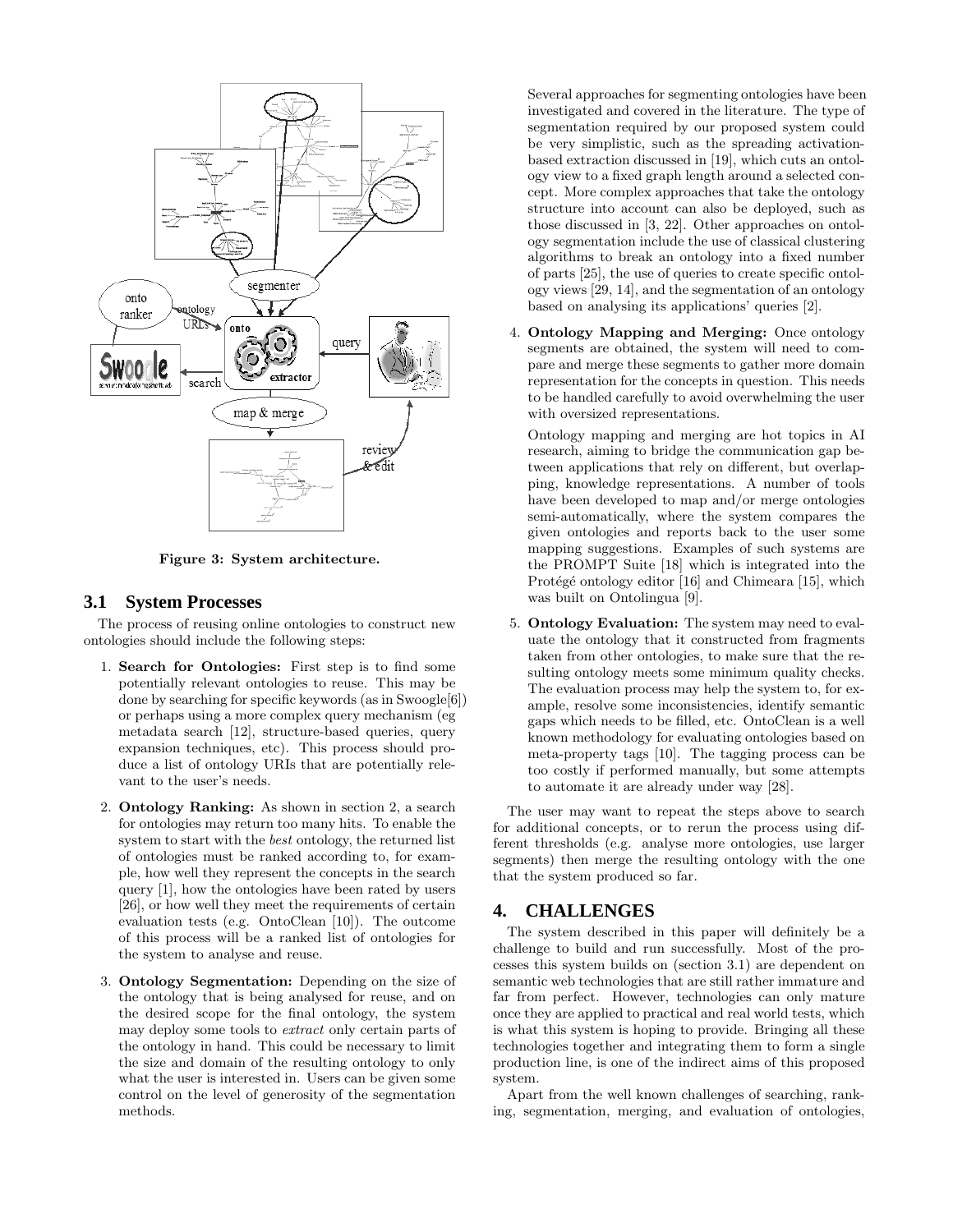which are well covered in the literature, there are other fundamental issues that the proposed system may need to deal with.

One of the crucial factors when building new ontologies from existing ones is obviously the availability of ontologies to reuse, in terms of numbers and domain variety. Many of the ontologies constructed by semantic web researchers and developers are never put on the web. This will hopefully change once ontology search engines become more popular, and the benefits of making ontologies available for others become more apparent.

There is also the danger of ending up with a very large and messy ontology as a result of using automated systems, like the one we are suggesting, to construct the ontology. This could happen if many large ontologies are used as a resource. Users might find it hard to clean or modify the resulting ontology if its too large, rendering the whole process less useful. However, this problem can be avoided to some extent using system cut-off thresholds, which can be set based on the size of the ontology to be constructed, where the system stops augmenting the ontology once it reaches a certain size limit. Another possible approach is to enable users to interact with the system throughout the whole process. Users could monitor the construction and augmentation of the ontology, and either permanently stop the system if they are satisfied with the result, or pause the system while they clean the ontology before allowing the system to analyse and merge further ontologies.

Because the system is reusing existing ontologies, the quality of those ontologies will certainly affect the quality of the output ontology. Users might want to restrict the system to only those ontologies that pass certain quality tests, or are provided by specific organisations or authors. Applying proper ontology ranking and evaluation processes might help reducing this problem. However, it can not be guaranteed that the segments extracted from the original ontologies will retain the quality and consistency of their source.

# **5. CONCLUSIONS AND FUTURE WORK**

This paper presented a new approach for automatic construction of ontologies. The idea is based on reusing the increasing number of online ontologies to build new ontologies, rather than the current costly habit of starting from scratch. The proposed system intends to make use of a number of technologies to complete its task, such as ontology searching, ranking, segmentation, mapping, merging, and evaluation. To the best of our knowledge, this will be the first time that these technologies are put together to achieve a common goal.

Users of the proposed system will be expected to modify, delete from, and add to the automatically built ontology as they see fit. The purpose here is to avoid reinventing the wheel by provide users with a tool to help them gather and learn from existing domain knowledge representations, thus bootstrapping their ontology construction task.

We aim to start building the system described in this paper soon and experiment with it to evaluate how well such an approach may work in real life scenarios.

## **6. ACKNOWLEDGMENTS**

This work is supported under the Advanced Knowledge Technologies (AKT) Interdisciplinary Research Collaboration (IRC), which is sponsored by the UK Engineering and Physical Sciences Research Council under grant number GR/ N15764/01. The AKT IRC comprises the Universities of Aberdeen, Edinburgh, Sheffield, Southampton and the Open University. The views and conclusions contained herein are those of the authors and should not be interpreted as necessarily representing official policies or endorsements, either express or implied, of the EPSRC or any other member of the AKT IRC.

## **7. REFERENCES**

- [1] H. Alani and C. Brewster. Ontology ranking based on the analysis of concept sructures. In Proceedings of the 3rd International Conference on Knowledge Capture  $(K-Cap)$ , pages 51–58, Banff, Canada, 2005.
- [2] H. Alani, S. Harris, and B. O'Neil. Winnowing Ontologies based on Application Use. In Proceedings of 3rd European Semantic Web Conference  $(ESWC'06)$ , Montenegro, 2006.
- [3] M. Bhatt, C. Wouters, A. Flahive, W. Rahayu, and D. Taniar. Semantic completeness in sub-ontology extraction using distributed methods. In Proceedings of the International Conference on Computational Science and its Applications (ICCSA), pages 508-517, Perugia, Italy, 2004. LNCS, Springer Verlag.
- [4] E. P. Bontas, M. Mochol, and R. Tolksdorf. Case studies on ontology reuse. In 5th International Conference on Knowledge Management (I'Know'05), Graz, Austria, 2005.
- [5] C. Brewster, F. Ciravegna, and Y. Wilks. Background and foreground knowledge in dynamic ontology construction. In Semantic Web Workshop, SIGIR'03, Toronto, Canada, 2003.
- [6] L. Ding, T. Finin, A. Joshi, R. Pan, R. S. Cost, Y. Peng, P. Reddivari, V. C. Doshi, and J. Sachs. Swoogle: A semantic web search and metadata engine. In Proceedings of the 13th ACM Conference on Information and Knowledge Management, Nov. 2004.
- [7] Y. Ding and D. Fensel. Ontology library systems: The key to successful ontology re-use. In Int. Semantic Web Working Symposium (SWWS), Stanford, CA, USA, 2001.
- [8] A. Doan and A. Halevy. Semantic integration research in the database community: A bried survey. AI Magazine, 26(1):83–94, 2005.
- [9] A. Farquhar, R. Fikes, and J. Rice. The ontolingua server: A tool for collaborative ontology construction. In Proceedings of the 10th Knowledge Acquisition for Knowledge-Based Systems Workshop, Banff, Canada, 9–14 Nov 1996.
- [10] N. Guarino and C. Welty. Evaluating ontological decisions with ontoclean. Communications of the ACM, 45(2):61–65, 2002.
- [11] Y. Kalfoglou and M. Marco Schorlemmer. Ontology mapping: the state of the art. The Knowledge Engineering Review, 18(1):1–31, 2003.
- [12] A. Maedche, B. Motik, L. Stojanovic, R. Studer, and R. Volz. An infrastructure for searching, reusing and evolving distributed ontologies. In The Twelfth International World Wide Web Conference (WWW'03), pages 439–448, Budapest, Hungary, 2003. ACM.